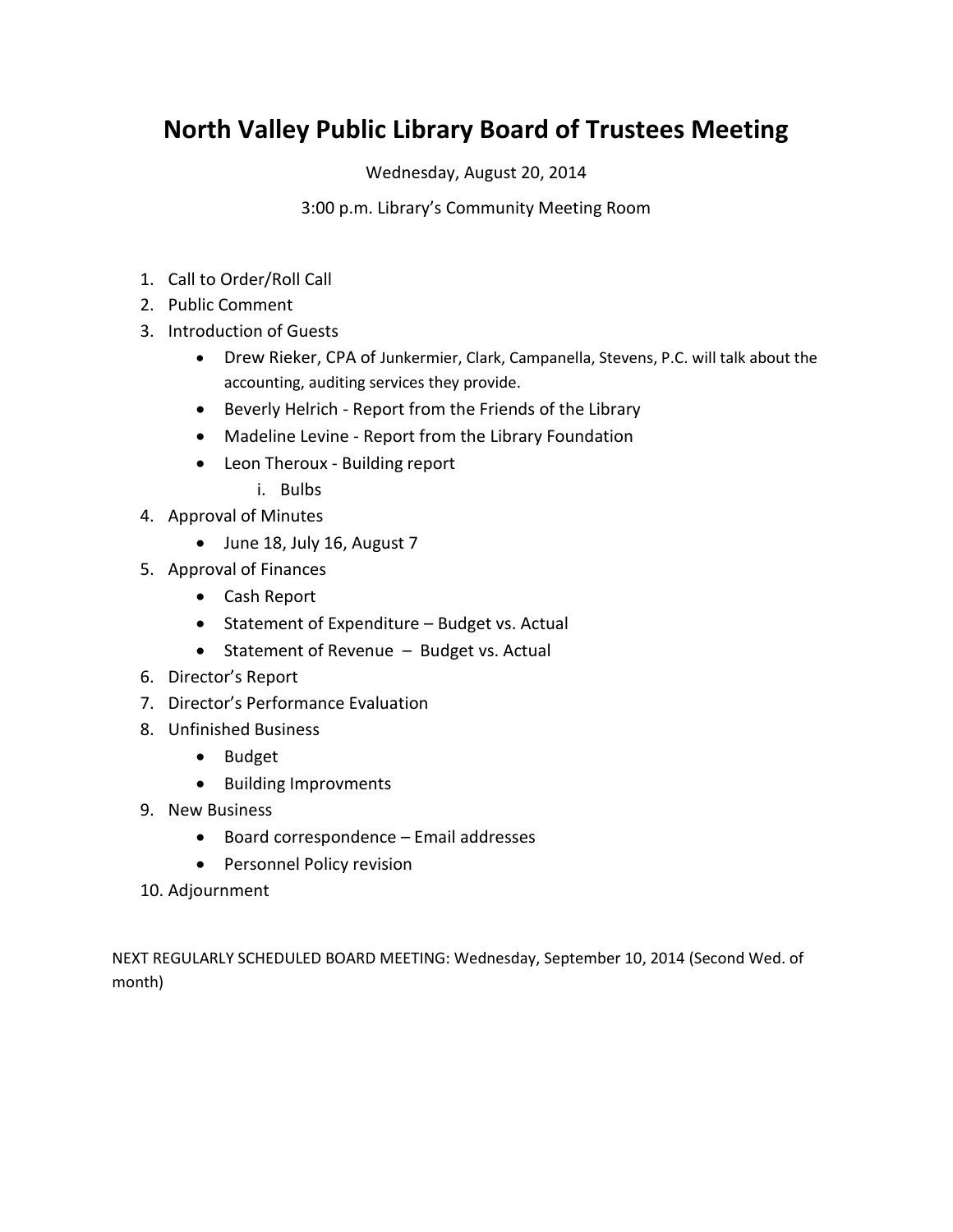**North Valley Public Library Board of Trustees Meeting August 20, 2014 (Approved and Final)**

Attending: Joanne A. Charbonneau, Chair Ed Harrison Alan Sponberg Toba Winston Denise Ard, Library Director

Non-Attending: Victoria Howell

Joanne called the meeting to order at 3:02 p.m. No public comments. Introduction of guests: Bev Helrik, Leon Theroux, Madeline Levine

#### Friends of the Library Report

Bev reported the Friends made over \$700 at the Creamery Picnic book sale. Blinds have been ordered for the community room and Friends will buy new couches and chairs for the room as well. Friends will pay for the piano to be tuned  $1<sup>st</sup>$  of October. The painted desk chair auction will be the 1<sup>st</sup> week of Oct. Friends will showcase the chairs at various places around the valley and they will end up in Valley Drug for the silent auction.

Bev said the rest of the books in the community room will be moved and stored in the back. When there is a book sale, they can have the sale in the community room. Friends will keep their books on one end of the backroom and Leon will move his supplies to the front.

There was discussion regarding the television in the community room. It is old, has no AV connections, it is not used, so it should be sold at an appropriate event.

A meet and greet for the Director was scheduled for Wed. Sept 3 at 4:00-5:30.

Joanne suggested a wine and cheese reception in the library later when renovations to the community room are complete.

#### Guest Accounting Firm

Drew Rieker, a CPA from Junkermier, Clark, Campanella and Stevens, P.C. talked about an audit vs. what they call in the accounting world, "Agreed upon Procedures". Ed asked if there is a financial line where an audit is required. Denise said \$500,000 income requires an audit by the Montana Department of Administration. Drew clarified that a full-blown audit is usually mandated by a third party for loans, mortgages, etc., and that normally, they are not necessary; verifying financials can be done in other ways.

A one-year audit costs approximately \$7,000, and an "agreed upon procedures" approximately \$2,500. A procedural informal audit would make sure all the money on the books is documented and fiscal responsibility is met. Drew said he could consult on creating the internal controls and procedures, look at the report and note variances in invoices, etc. and then report on the results. It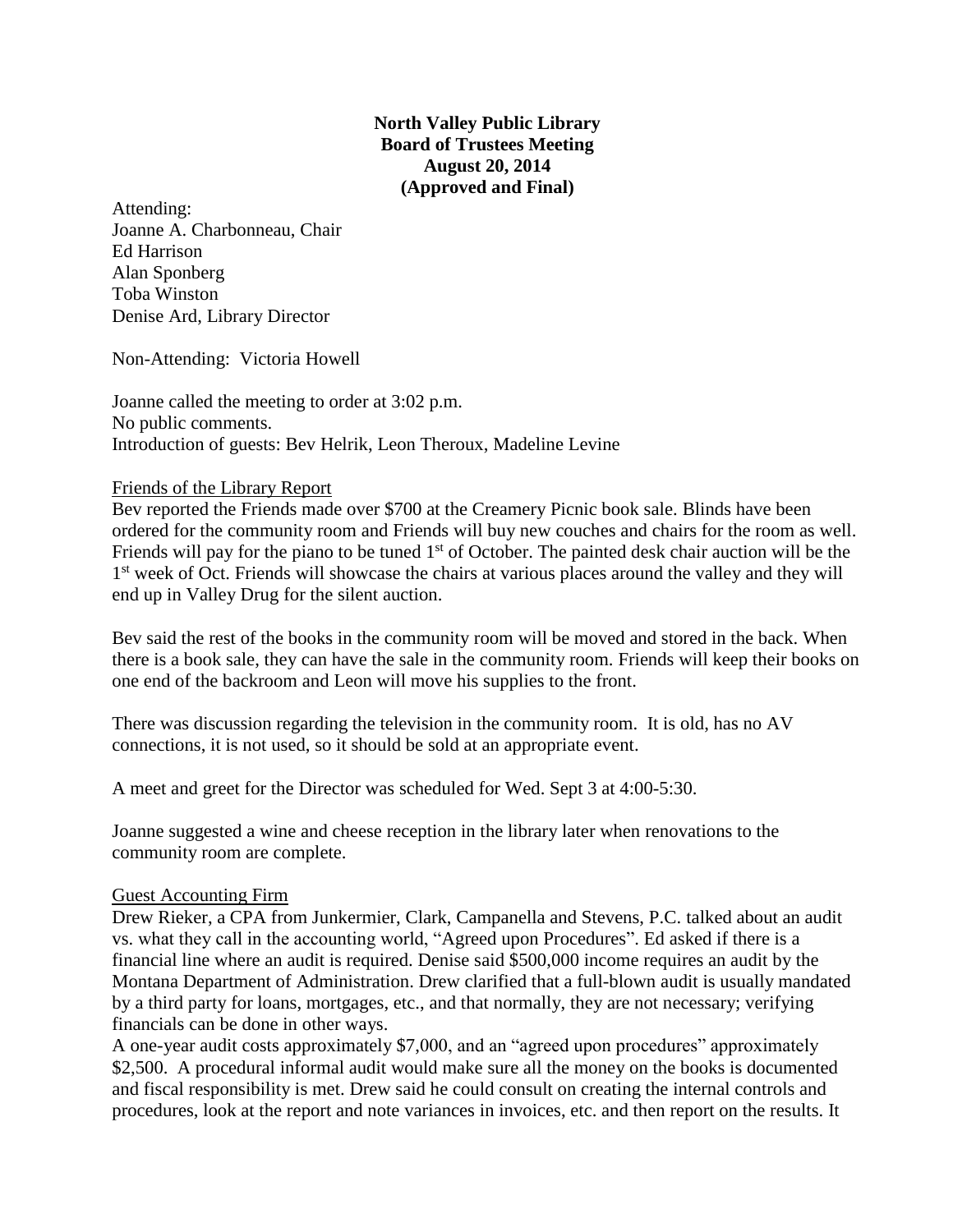would meet the library's obligation to third parties. All agreed that either an audit or agreed upon procedures by an accounting firm would be valuable to demonstrate to the taxpayers that the Board takes its fiscal responsibility seriously and is in compliance with auditing procedures.

Drew noted a 3<sup>rd</sup> option as a consultant, charging approximately \$120/hour.

### Foundation Report

Madeline reported that the new updated brochure was about to be printed. Joanne will make sure the NVPL Foundation gets distributed throughout the valley with an accompanying letter.

### Building Report

Leon reported all smoke alarms are operational. He recommended one case of light bulbs rather than two cases. The library has to pay for the disposal of old bulbs. Leon will talk to Batteries Plus and Lights and Pete's Electrical firm to get the best price. Some discussion of possibilities of other places that will take mercury bulbs for recycling. Toba said she will check in to one of these places. Leon just took a load to Pete's, so no old bulbs now.

### Approval of Minutes

June 18<sup>th</sup> minutes, accepted with corrections unanimous.

August 6<sup>th</sup> special meeting minutes: (about the façade.) Ed moved to approve, Joanne seconded. Approved.

July 16th minutes approved after one correction. Joanne motioned to approve. Ed seconded.

Should the absent board members be listed? Yes. Approved and passed.

Toba suggested less detail. Joanne suggested the board could later decide if it is too detailed or needs more. Alan reminded the board one of the reasons to have a dedicated minute taker was to insure consistency in style and detail. Pam will send the rough draft of the minutes to Victoria before and after finalized and approved.

### Approval of Finances

Denise explained more line item changes in the budget.

Ed wanted more details on the computer expenses as 41% of the computer equipment budget has already been spent this fiscal year. Denise explained that due to public complaints regarding internet connectivity, Bret did some investigations and determined the problem was the firewall so he got a new firewall. It was decided that Bret would give an update to his 3-year technology proposal report to the Board and then it should be presented to staff. Joanne moved to accept finances, Alan seconded. Approved.

#### Directors' report

Denise told the board a new sub, Daniel Ray, was hired.

Denise said the library has to submit a final budget to the county by Sept 30<sup>th</sup>, 2014. Joanne moved that Denise be approved for a credit card to be used by her and Carrie Anderson for business expenses through Valley Bank of Kalispell/Farmer's State Bank. Toba seconded. The board approved unanimously. An addition to the motion was made that the balance be paid off in a timely manner. The motion was unanimously passed.